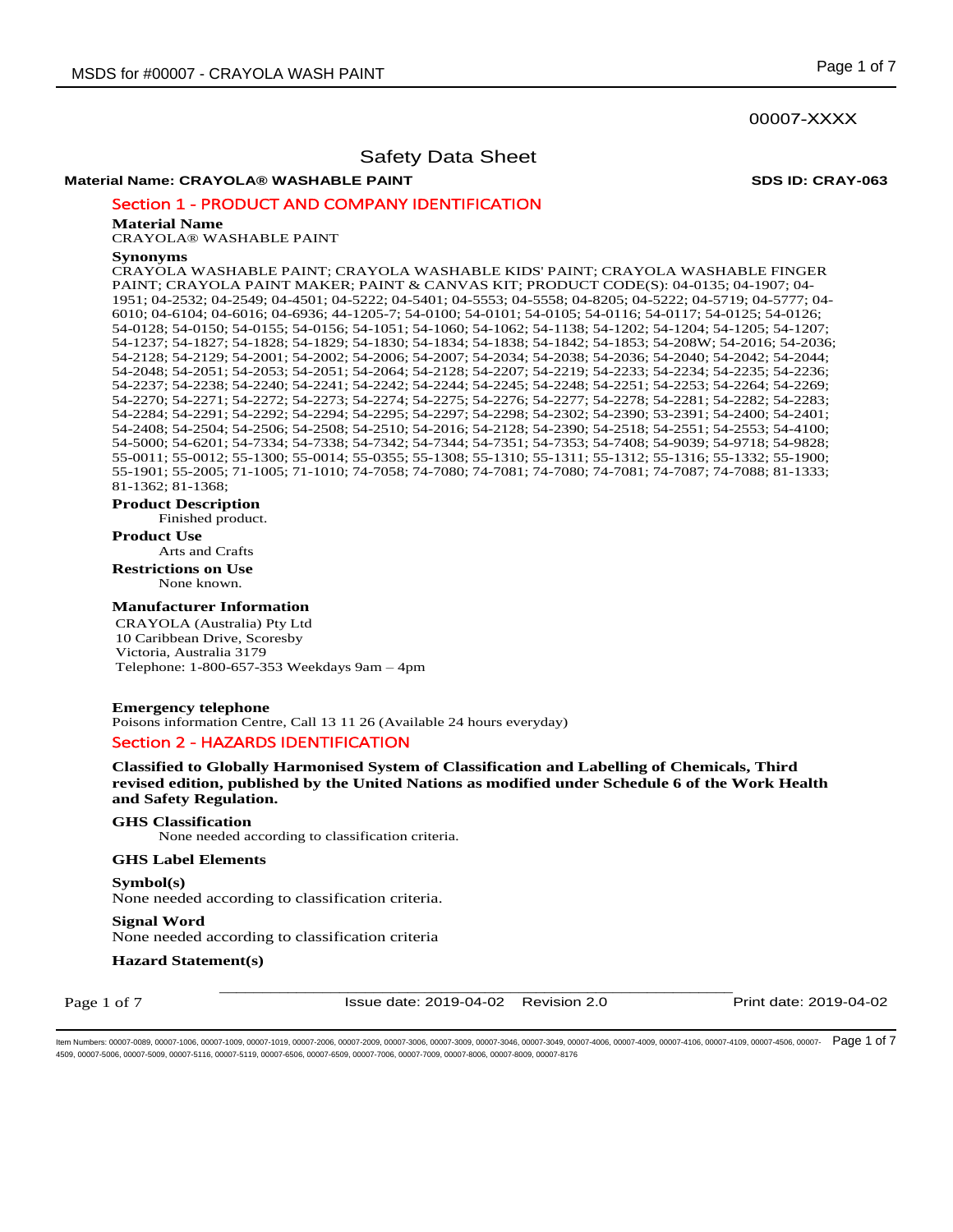# **Material Name: CRAYOLA® WASHABLE PAINT SDS ID: CRAY-063**

None needed according to classification criteria.

#### **Precautionary Statement(s)**

#### **Prevention**

None needed according to classification criteria.

#### **Response**

None needed according to classification criteria.

#### **Storage**

None needed according to classification criteria.

#### **Disposal**

Dispose of contents/container in accordance with local/regional/national/international regulations.

# **Other Hazards Which Do Not Result in Classification**

# None known.

# Section 3 - COMPOSITION / INFORMATION ON INGREDIENTS

| <b>CAS</b>    | <b>Component Name</b>                                                                                                                                                                                                     | Percent |
|---------------|---------------------------------------------------------------------------------------------------------------------------------------------------------------------------------------------------------------------------|---------|
| Not Available | Product has been certified as non-toxic by the Art and<br>Creative Materials Institute, Inc. and conforms to<br>ASTM D-4236 Standard Practice for Labeling Art<br>Materials for acute and chronic adverse health hazards. | 100     |

# Section 4 - FIRST AID MEASURES

#### **Inhalation**

It is unlikely that emergency treatment will be required. Remove from exposure. Get medical attention, if needed.

#### **Skin**

It is unlikely that emergency treatment will be required. If adverse effects occur, wash with soap or mild detergent and large amounts of water. Get medical attention, if needed.

### **Eyes**

It is unlikely that emergency treatment will be required. Flush eyes with plenty of water for at least 15 minutes. If eye irritation persists, get medical advice/attention.

#### **Ingestion**

Call a poison control center or doctor immediately for treatment advice.

#### **Most Important Symptoms/Effects**

#### **Symptoms: Immediate**

No information on significant adverse effects.

#### **Symptoms: Delayed**

No information on significant adverse effects.

## **Indication of any immediate medical attention and special treatment needed**  Treat symptomatically and supportively.

# Section 5 - FIRE FIGHTING MEASURES

## **Extinguishing Media**

## **Suitable Extinguishing Media**

Water, carbon dioxide, regular dry chemical, regular foam

Page 2 of 7

\_\_\_\_\_\_\_\_\_\_\_\_\_\_\_\_\_\_\_\_\_\_\_\_\_\_\_\_\_\_\_\_\_\_\_\_\_\_\_\_\_\_\_\_\_\_\_\_\_\_\_\_\_\_\_\_\_\_\_\_ Issue date: 2019-04-02 Revision 2.0 Print date: 2019-04-02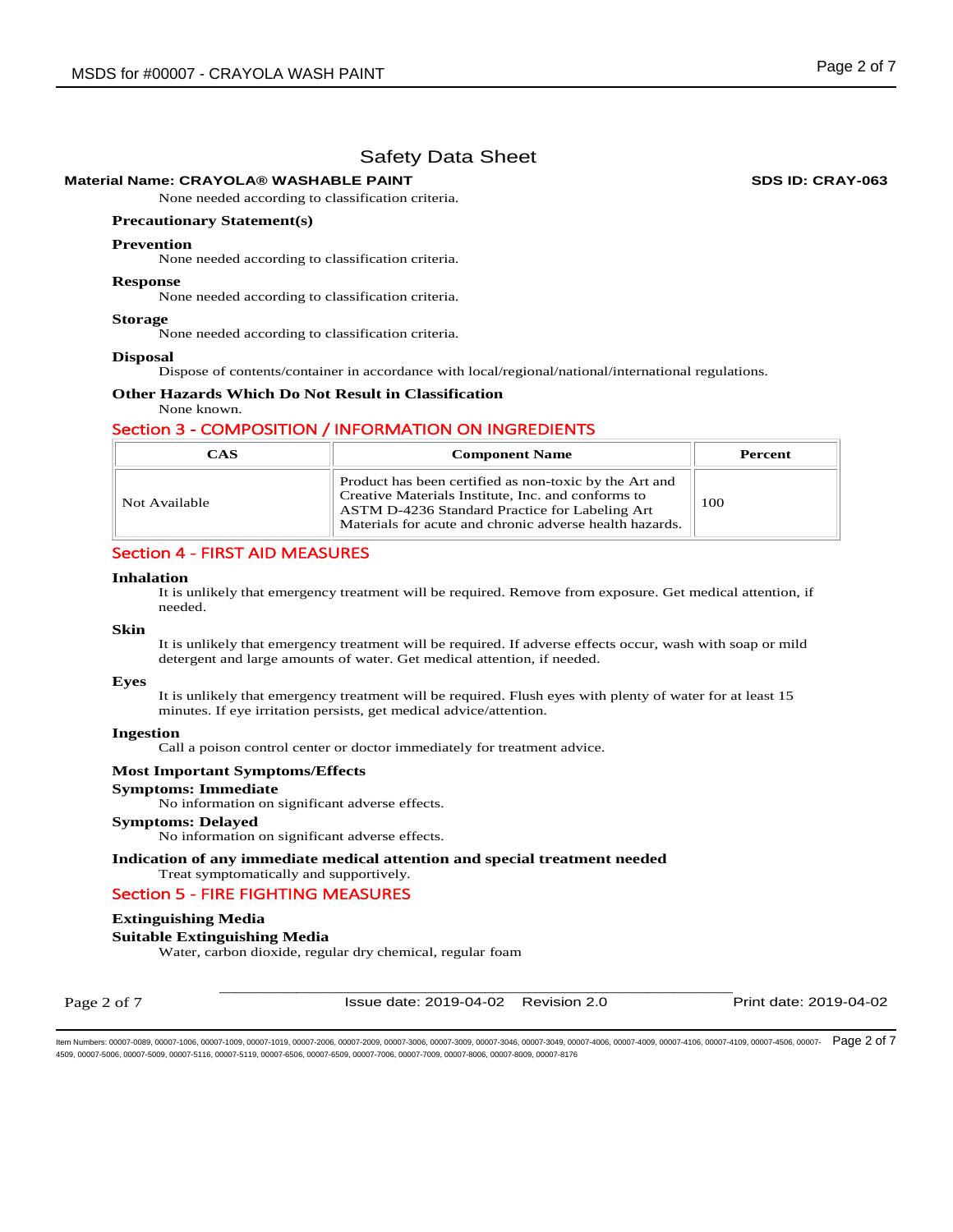# **Material Name: CRAYOLA® WASHABLE PAINT SDS ID: CRAY-063**

**Unsuitable Extinguishing Media**

None known.

**Special Hazards Arising from the Chemical**  Slight fire hazard.

#### **Hazardous Combustion Products**

Oxides of carbon

#### **Special Protective Equipment and Precautions for Firefighters**

Wear protective clothing and equipment suitable for the surrounding fire.

#### **Fire Fighting Measures**

Move container from fire area if it can be done without risk. Avoid inhalation of material or combustion byproducts. Stay upwind and keep out of low areas.

#### **Hazchem/Emergency Action Code**

Not specified

# Section 6 - ACCIDENTAL RELEASE MEASURES

### **Personal Precautions, Protective Equipment and Emergency Procedures**

Wear personal protective clothing and equipment, see Section 8.

#### **Environmental Precautions**

Avoid release to the environment.

# **Methods and Materials for Containment and Cleaning Up**

Collect spilled material in appropriate container for disposal.

# Section 7 - HANDLING AND STORAGE

#### **Precautions for Safe Handling**

Wash thoroughly after handling.

# **Conditions for Safe Storage, Including any Incompatibilities**

None needed according to classification criteria. Store and handle in accordance with all current regulations and standards. See original container for storage recommendations. Keep separated from incompatible substances.

# **Incompatible Materials**

oxidizing materials

# Section 8 - EXPOSURE CONTROLS / PERSONAL PROTECTION

#### **Component Exposure Limits**

Australia and ACGIH have not developed exposure limits for any of this product's components.

# **ACGIH - Threshold Limit Values - Biological Exposure Indices (BEI)**

There are no biological limit values for any of this product's components.

# **Engineering Controls**

Based on available information, additional ventilation is not required.

# **Individual Protection Measures, such as Personal Protective Equipment**

# **Eye/face protection**

Eye protection not required under normal conditions.

### **Skin Protection**

Protective clothing is not required under normal conditions.

Page 3 of 7

\_\_\_\_\_\_\_\_\_\_\_\_\_\_\_\_\_\_\_\_\_\_\_\_\_\_\_\_\_\_\_\_\_\_\_\_\_\_\_\_\_\_\_\_\_\_\_\_\_\_\_\_\_\_\_\_\_\_\_\_ Issue date: 2019-04-02 Revision 2.0 Print date: 2019-04-02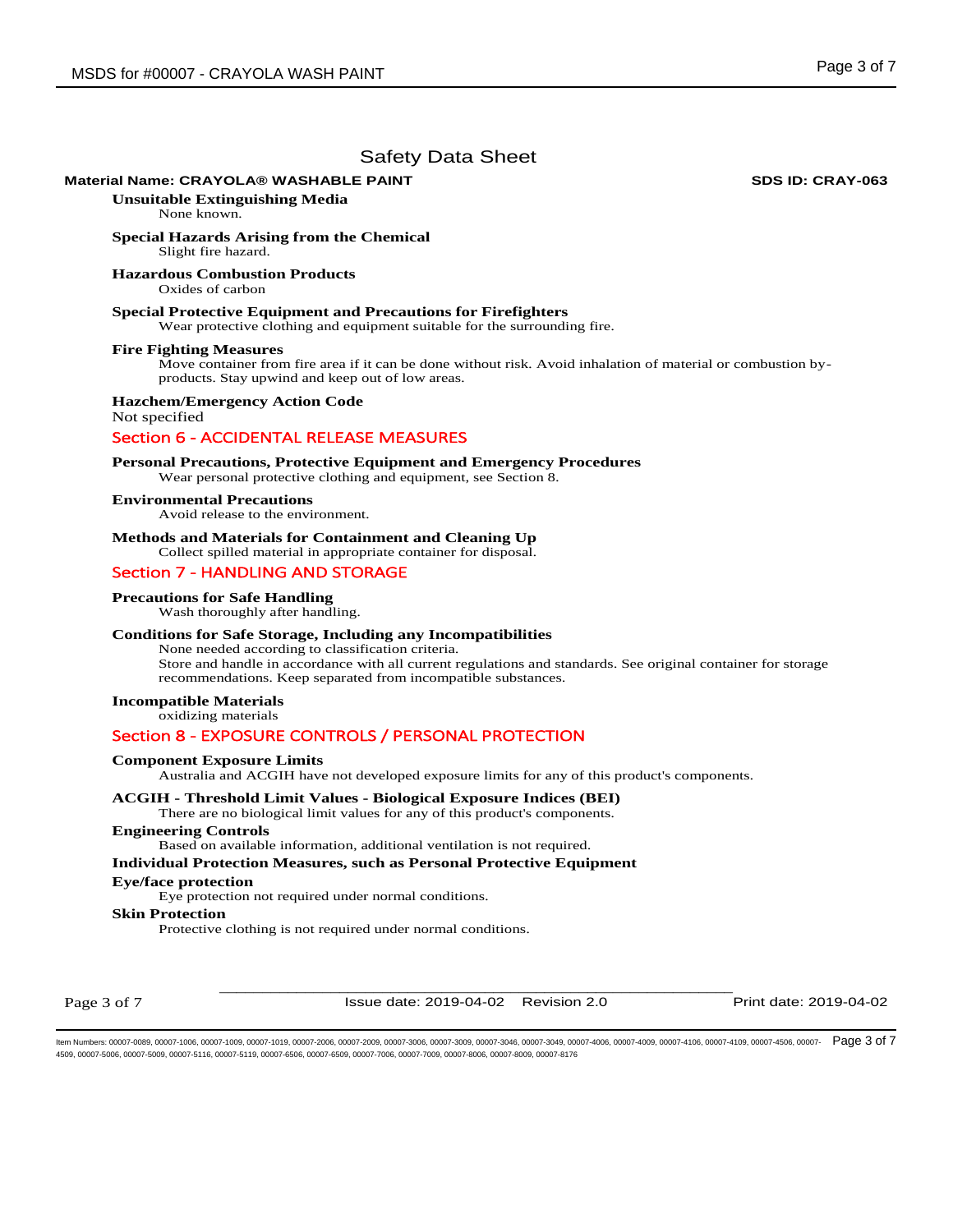# **Material Name: CRAYOLA® WASHABLE PAINT SDS ID: CRAY-063**

#### **Respiratory Protection**

No respirator is required under normal conditions of use. Under conditions of frequent use or heavy exposure, respiratory protection may be needed.

**Glove Recommendations**

Protective gloves are not required under normal conditions.

# Section 9 - PHYSICAL AND CHEMICAL PROPERTIES

| Appearance                                | multiple colored<br>liquid  | <b>Physical State</b>                             | liquid            |
|-------------------------------------------|-----------------------------|---------------------------------------------------|-------------------|
| Odor                                      | faint odor , floral<br>odor | Color                                             | multiple          |
| <b>Odor Threshold</b>                     | Not available               | рH                                                | $7.1 - 9.4$       |
| <b>Melting Point</b>                      | Not available               | <b>Boiling Point</b>                              | Not<br>available  |
| <b>Boiling Point Range</b>                | Not available               | <b>Freezing point</b>                             | Not<br>available  |
| <b>Evaporation Rate</b>                   | Not available               | <b>Flammability (solid, gas)</b>                  | Not<br>available  |
| <b>Autoignition</b><br><b>Temperature</b> | Not available               | <b>Flash Point</b>                                | Not.<br>available |
| <b>Lower Explosive</b><br>Limit           | Not available               | <b>Decomposition temperature</b>                  | Not.<br>available |
| <b>Upper Explosive</b><br>Limit           | Not available               | <b>Vapor Pressure</b>                             | Not.<br>available |
| Vapor Density (air=1)                     | Not available               | Specific Gravity (water=1)                        | Not.<br>available |
| <b>Water Solubility</b>                   | (Soluble)                   | <b>Partition coefficient: n-</b><br>octanol/water | Not.<br>available |
| <b>Viscosity</b>                          | $40 - 80$                   | <b>Kinematic viscosity</b>                        | Not.<br>available |
| <b>Solubility (Other)</b>                 | Not available               | <b>Density</b>                                    | $8.3 - 10.2$      |
| <b>Physical Form</b>                      | Liquid                      | <b>Molecular Weight</b>                           | Not<br>available  |

# Section 10 - STABILITY AND REACTIVITY

# **Reactivity**

No hazard expected.

#### **Chemical Stability**

Stable at normal temperatures and pressure.

#### **Possibility of Hazardous Reactions** Will not polymerize.

**Conditions to Avoid** None reported.

Page 4 of 7

\_\_\_\_\_\_\_\_\_\_\_\_\_\_\_\_\_\_\_\_\_\_\_\_\_\_\_\_\_\_\_\_\_\_\_\_\_\_\_\_\_\_\_\_\_\_\_\_\_\_\_\_\_\_\_\_\_\_\_\_ Issue date: 2019-04-02 Revision 2.0 Print date: 2019-04-02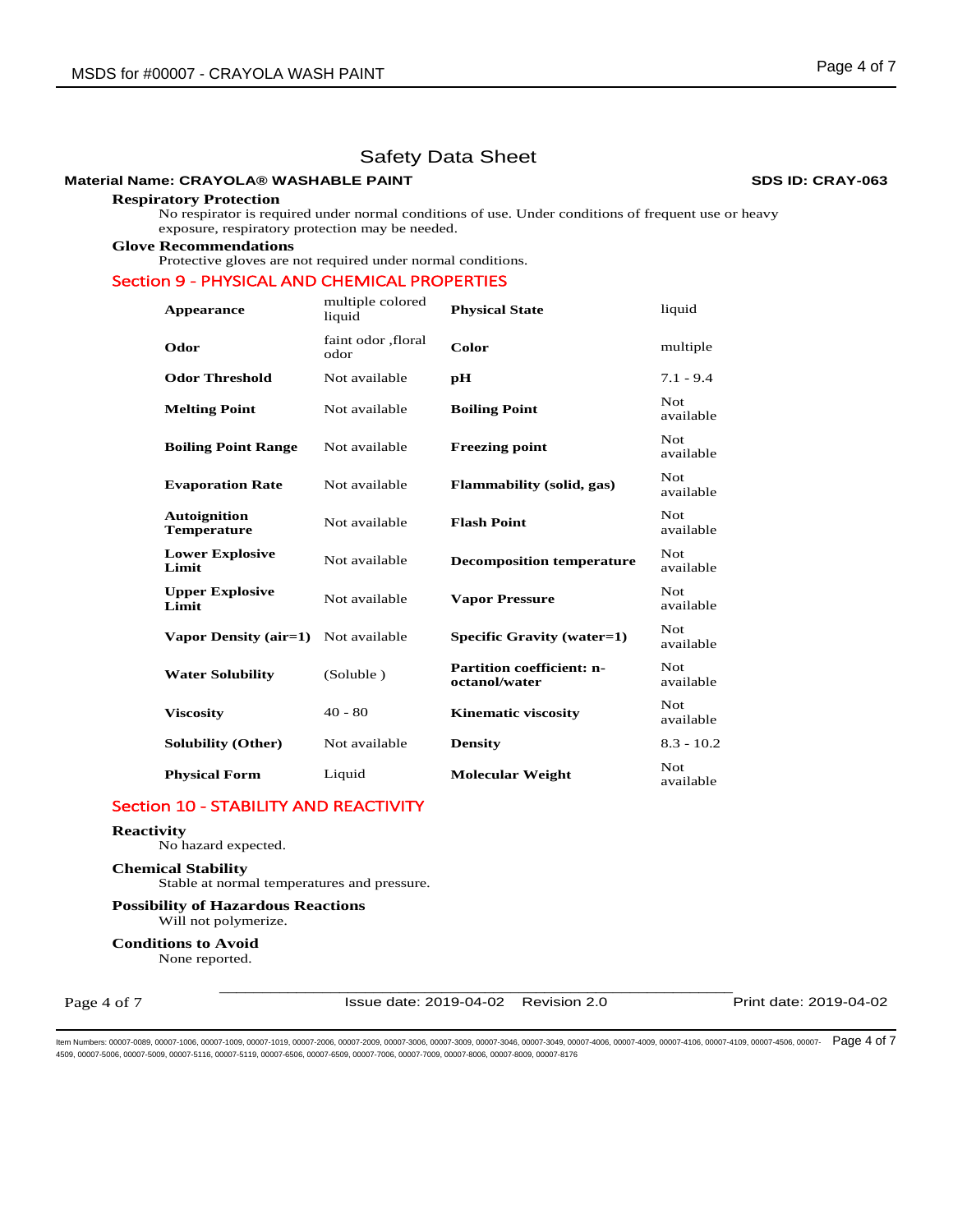# **Material Name: CRAYOLA® WASHABLE PAINT SDS ID: CRAY-063**

**Incompatible Materials**

oxidizing materials

#### **Hazardous decomposition products**  Oxides of carbon

# Section 11 - TOXICOLOGICAL INFORMATION

# **Information on Likely Routes of Exposure**

#### **Inhalation**

No information on significant adverse effects.

# **Skin Contact**

No information on significant adverse effects.

#### **Eye Contact**

No information on significant adverse effects.

#### **Ingestion**

No information on significant adverse effects.

# **Acute and Chronic Toxicity**

## **Component Analysis - LD50/LC50**

The components of this material have been reviewed in various sources and no selected endpoints have been identified.

# **Product Toxicity Data**

# **Acute Toxicity Estimate**

No data available.

# **Immediate Effects**

No information on significant adverse effects.

#### **Delayed Effects**

No information on significant adverse effects.

## **Irritation/Corrosivity Data**

No information available for the product.

## **Respiratory Sensitization**

No information available for the product.

#### **Dermal Sensitization**

No information available for the product.

#### **Component Carcinogenicity**

None of this product's components are listed by ACGIH, IARC, NTP, DFG or OSHA.

**Germ Cell Mutagenicity**  No information available for the product.

#### **Reproductive Toxicity**

No information available for the product.

# **Specific Target Organ Toxicity - Single Exposure**

No target organs identified.

# **Specific Target Organ Toxicity - Repeated Exposure**

No target organs identified.

# **Aspiration hazard**

\_\_\_\_\_\_\_\_\_\_\_\_\_\_\_\_\_\_\_\_\_\_\_\_\_\_\_\_\_\_\_\_\_\_\_\_\_\_\_\_\_\_\_\_\_\_\_\_\_\_\_\_\_\_\_\_\_\_\_\_ No information is available for the product.

Page 5 of 7

Issue date: 2019-04-02 Revision 2.0 Print date: 2019-04-02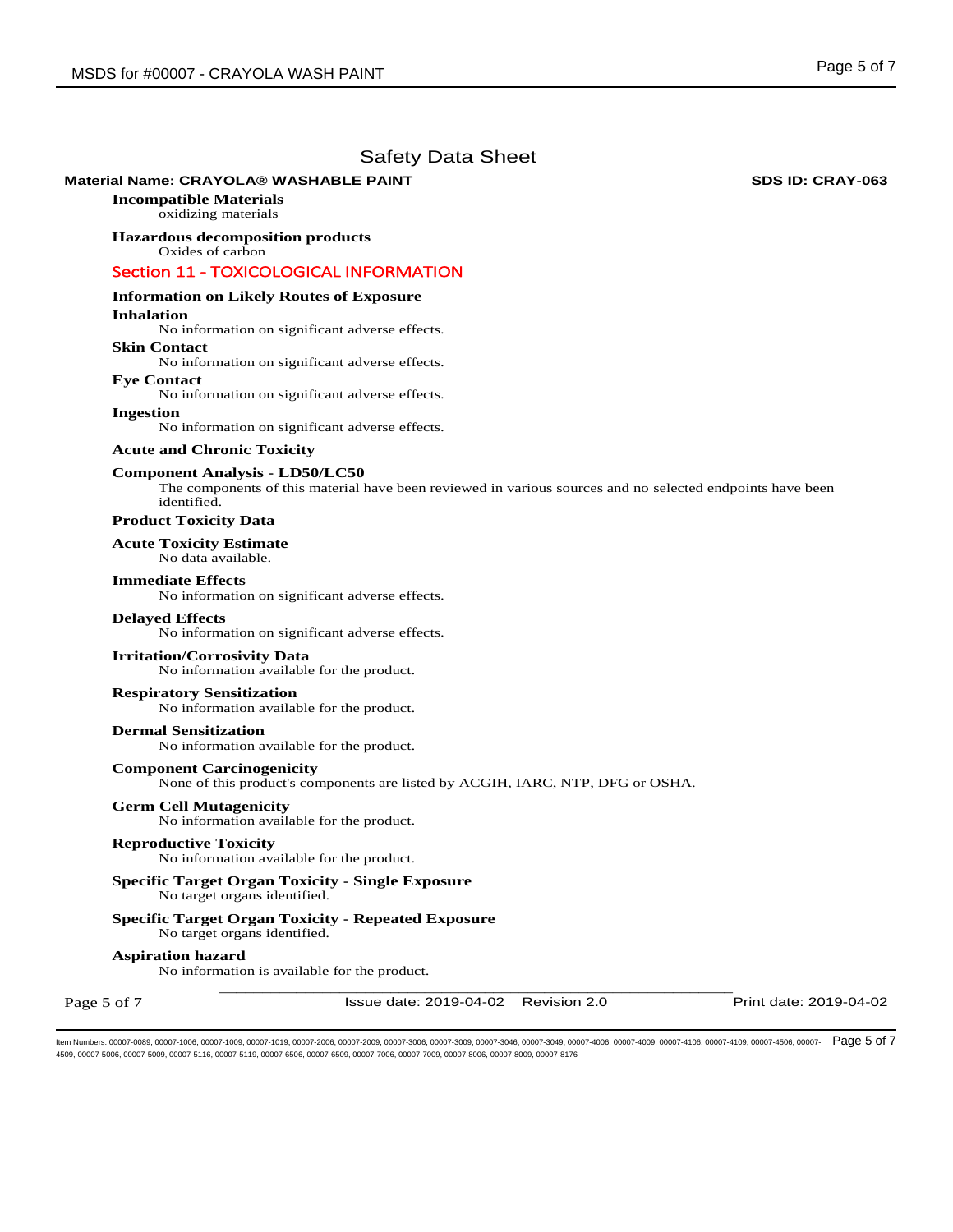# **Material Name: CRAYOLA® WASHABLE PAINT SDS ID: CRAY-063**

**Medical Conditions Aggravated by Exposure** No data available.

# Section 12 - ECOLOGICAL INFORMATION

### **Ecotoxicity**

No information available for the product.

### **Component Analysis - Aquatic Toxicity**

No LOLI ecotoxicity data are available for this product's components.

#### **Persistence and Degradability**

No information available for the product.

#### **Bioaccumulative Potential**

No information available for the product.

#### **Mobility in soil**

No information available for the product.

**Other adverse effects** 

No data available

# Section 13 - DISPOSAL CONSIDERATIONS

#### **Disposal Methods**

Dispose in accordance with all applicable federal, state/regional and local laws and regulations. Empty product containers may contain product residue. Recycle if possible.

# Section 14 - TRANSPORT INFORMATION

# **IATA Information:**

**Further information:** Not regulated as dangerous goods.

ICAO Information: **Further information:** Not regulated as dangerous goods.

IMDG Information: **Further information:** Not regulated as dangerous goods.

#### **International Bulk Chemical Code**

This material does not contain any chemicals required by the IBC Code to be identified as dangerous chemicals in bulk.

# **Hazchem/Emergency Action Code**

Not specified

# Section 15 - REGULATORY INFORMATION

# **Australia Regulations**

**Work Health and Safety Regulations - Prohibited Carcinogens**  No component(s) are listed on the Prohibited Carcinogens list.

**Work Health and Safety Regulations - Restricted Carcinogens**  No component(s) are listed on the Restricted Carcinogens list.

**Work Health and Safety Regulations - Restricted Hazardous Chemicals**  No component(s) are listed on the Restricted Hazardous Chemicals list

**Australia Work Health and Safety Regulations - Hazardous Chemicals Requiring Health Monitoring** 

Page 6 of 7

\_\_\_\_\_\_\_\_\_\_\_\_\_\_\_\_\_\_\_\_\_\_\_\_\_\_\_\_\_\_\_\_\_\_\_\_\_\_\_\_\_\_\_\_\_\_\_\_\_\_\_\_\_\_\_\_\_\_\_\_ Issue date: 2019-04-02 Revision 2.0 Print date: 2019-04-02